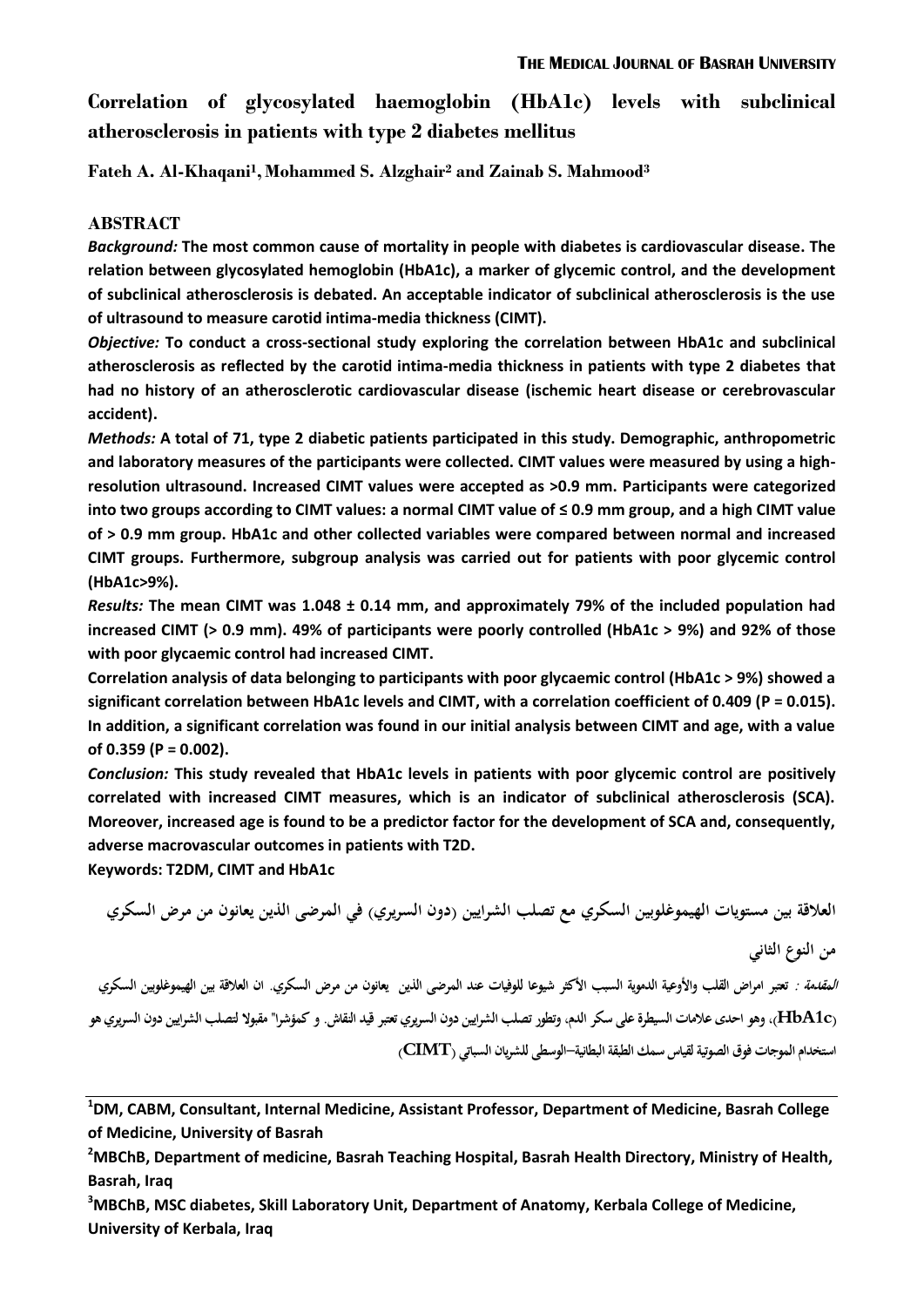**الغرض من الدراسة: إجراء دراسة مقطعية مستعرضة الستكشاف العالقة بين نسبة الهيموغلوبين السكري )c1HbA ( وتصلب الشرايين دون السريري كما يتضح من سمك الطبقة البطانية-الوسطى للشريان السباتي في المرضى الذين يعانون من داء السكري من النوع الثاني (DM2T ) الذين ليس لديهم تاريخ مرضي يتعلق بأمراض القلب واألوعية الدموية.**

**طريقة عمل الدراسة: تم اشراك ما مجموعو 17 مريض من الذين يعانون من داء السكري من النوع الثاني (DM2T (في دراستنا. وقد جمعت القياسات الديموغرافية و القياسات البشرية اضافة للتدابير المختبرية للمشاركين. قيم سمك الطبقة البطانية-الوسطى للشريان السباتي )CIMT (قد قيست باستخدام المو جات فوق الصوتية عالية الدقة .القيم التي كانت اكبر من 9.0 ملم اعتبرت غير طبيعية. ثم ان المشاركين لدينا تم تصنيفهم إلى مجموعتين وفقا لقياس سمك الطبقة البطانية-الوسطى للشريان السباتي)CIMT (الى فريق ذو قيمة طبيعية اقل من او يساوي 9.0 ملم ، و اخر ذو قيمة غير طبيعية )اكبر من 9.0 ملم( ثم قارنا نسبة الهيموغلوبين السكري (c1HbA (وغيرىا من المتغيرات التي تم جمعها بين القياسات الطبيعية والغير طبيعية لقياس سمك الطبقة البطانية- الوسطى للشريان السباتي (CIMT ) وعالوة على ذلك، تم إجراء تحليل لمجموعة فرعية من**  المرضى وهم الذين يعانون من نسب السكر في الدم الغير مسيطر عليها (وتوصف بالشديدة) والتي يكون فيها نسبة الهيموغلوبين **السكري (c1HbA (اكثر من .%0**

**النتائج: تم تضمين ما مجموعو 17 مشاركا في ىذه الدراسة. وكان متوسط سمك الطبقة البطانية الوسطى للشريان السباتي لديهم حوالي 7.984 ± 9.78ملم، وحوالي ٪10 من ىؤالء المرضى كانوا يعانون من زيادة في سمك ىذه الطبقة )اكبر من 9.0 ملم(. ٪80 من المرضى كانت نسب الهيموغلوبين السكري مرتفعة ارتفاعا شديدا )اكثر من %0( و ان ٪09 من ىذه المجموعة كانت زيادة سمك الطبقة البطانية الوسطى للشريان السباتي اكبر من 9.0 ملم. وقد أظهر تحليل االرتباط )coefficient correlation )للبيانات المنتمية للمشاركين الذين يعانون من عدم السيطرة الشديدة على نسبة السكر في الدم وجود عالقة ارتباط مؤثرة بين مستويات الهيموغلوبين السكري) c1HbA )مع سمك الطبقة البطانية- الوسطى للشريان السباتي )CIMT)، بمعامل ارتباط 9.890 وقيمة احتمالية )0.015 = P). وباإلضافة إلى ذلك، تم العثور على ارتباط كبير في النتائج األولية بين العمر وسمك الطبقة البطانية-الوسطى للشريان السباتي بمعامل ارتباط ذو قيمة 9.3.0 وقيمة احتمالية )0.002 = P). االستنتا ج: لقد كشفت ىذه الدراسة أن مستويات نسبة الهيموغلوبين السكري ) c1HbA ( في المرضى الذين يعانون من عدم السيطرة الشديدة على نسب السكر في الدم تتناسب طرديا مع زيادة سمك الطبقة البطانية- الوسطى للشريان السباتي(CIMT (، وىو مؤشر على تصلب الشرايين دون السريري. وعالوة على ذلك، تم العثور على زيادة العمر ليكون عامال مؤشرا لتصلب الشرايين دون السريري، وبالتالي يؤدي الى نتائج سلبية لتصلب الشرايين الكبيرة في المرضى الذين يعانون من داء السكري النوع الثاني) D2T (.**

#### **INTRODUCTION**

iabetes mellitus is considered to be a major health problem worldwide, [1] with 387 million people having iabetes mellitus is considered to be a<br>major health problem worldwide, <sup>[1]</sup><br>with 387 million people having<br>diabetes worldwide, which is expected to rise to 592 million by 2035. In fact, diabetes is not only a condition with an increasing prevalence, but it is also a serious health problem. The International Diabetes Federation (IDF) published that diabetes led to approximately five million deaths in  $2015$ <sup>[2]</sup> Moreover, the World Health Organization (WHO) considers that diabetes will be the seventh leading cause of death by 2030.<sup>[3]</sup> Unfortunately, the diagnosis of type 2 diabetes mellitus (T2DM) is often not made for many years because hyperglycaemia,

at early stages, is usually not severe enough to provoke symptoms of the disorder. Thus, patients with T2DM are at a high risk for developing complications early after the diagnosis.<sup>[4]</sup> Strongly supported evidence shows that there is an increased risk of macrovascular complications (coronary artery disease, stroke and peripheral artery disease) in diabetes; the overall risk of cardiovascular disease (CVD) increases two- to fourfold.<sup>[5]</sup> Also, despite a considerable improvement in diabetes management, deleterious cardiovascular outcomes still occur in a large proportion of patients with diabetes.<sup>[6]</sup> Therefore, every attempt should be carried out to avoid these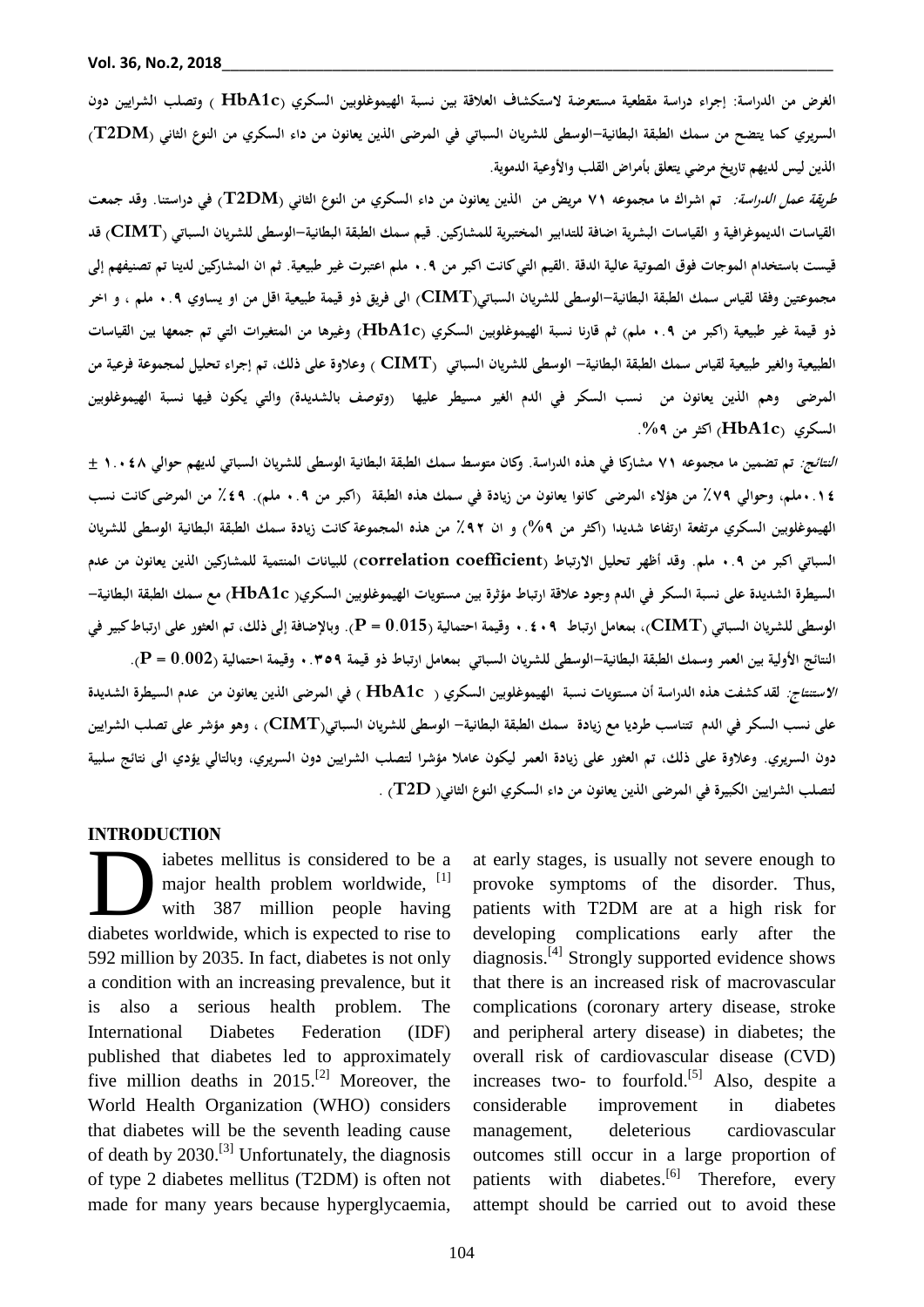complications by early detection of diabetes in high-risk groups, as well as by finding which risk factors can predict the development of such complications as early as possible and before they become obvious clinically. In type 1 diabetes mellitus, it has been proven that tight glycemic control has a protective effect against both macro- and microvascular complications, as shown by the results of the Diabetes Complications and Control Trial–Epidemiology of Diabetes Intervention (DCCT) trial. [7] However, in T2DM, it has been well established that glycosylated haemoglobin (HbA1c) levels, a marker of glycemic control, are closely related to the risk of microvascular complications and this finding led to the use of HbA1c in the diagnosis of diabetes by the International Expert Committee in 2009. [8] Nonetheless, the issue of the correlation between glycosylated haemoglobin (HbA1C), a marker of glycemic control, and macrovascular outcomes has received considerable critical attention. <sup>[6]</sup> Major studies around this topic, such as ACCORD trial,  $^{[9]}$  ADVANCE trial,  $^{[10]}$  and VADT,  $^{[11]}$ have failed to show that lowering HbA1c levels can reduce the incidence of macrovascular adverse effects. However, the ACCORD trial was stopped prematurely due to high mortality rate; $\begin{bmatrix} 1 & 2 \end{bmatrix}$  therefore, their results cannot be considered. The VADT was a small study with a predominantly male sample (only three females were recruited), meaning it was not representative of the general population; in addition, male gender is considered as an independent risk factor for  $CVDs.<sup>[4]</sup>$ Furthermore, the UK Prospective Diabetes Study (UKPDS) showed a statistically insignificant reduction in the CV endpoints after an intervention period of ten years. $^{[13]}$ Surprisingly, the 10-year follow-up of UKPDS (UKPDS 80) showed that there was a statistically significant reduction in the incidence of myocardial infarction ten years after the intervention period had ended.<sup>[14]</sup> However, an argument against this emerging benefit is that the growing number of events in

both groups over this long period may have contributed to the change in analysis. As results from major studies about the benefit of reducing HbA1c on cardiovascular outcomes are variable, it raises the question about whether the HbA1C level is related to the development of macro vascular complication. In fact, atherosclerosis is the underlying disease process that leads to coronary artery disease, stroke, and peripheral artery disease. Atherosclerosis is a condition in which the fatty plaques where deposited inside the arteries. [15] A well accepted non-invasive indicator of the development of the early stages of atherosclerosis (subclinical atherosclerosis (SCA)) is the measurement of carotid intima-media thickness (CIMT), which is calculated by using high-resolution B-mode ultrasonography.<sup>[16]</sup> Therefore, and for a better understanding of the association between glycemic control and macrovascular complications, several epidemiological studies have investigated the correlation between HbA1c levels, as a marker of glycemic control, and CIMT measurements, as a predictor of SCA, which is the underlying process in the pathophysiology of macrovascular complications. Some of these studies have investigated this association in Asian populations (17-22), while others have done so in western populations (23-25). However, results from these studies showed conflicting findings, with some determining a positive correlation between HbA1c and CIMT, and others being unable to confirm this association.

*The aim of the study:* the aim of this study is to clarify the correlation between HbA1c levels and CIMT measurements in patients with T2DM and to determine other risk factors for cardiovascular disease, including lipids, blood pressure, smoking, obesity, male gender, and increasing age.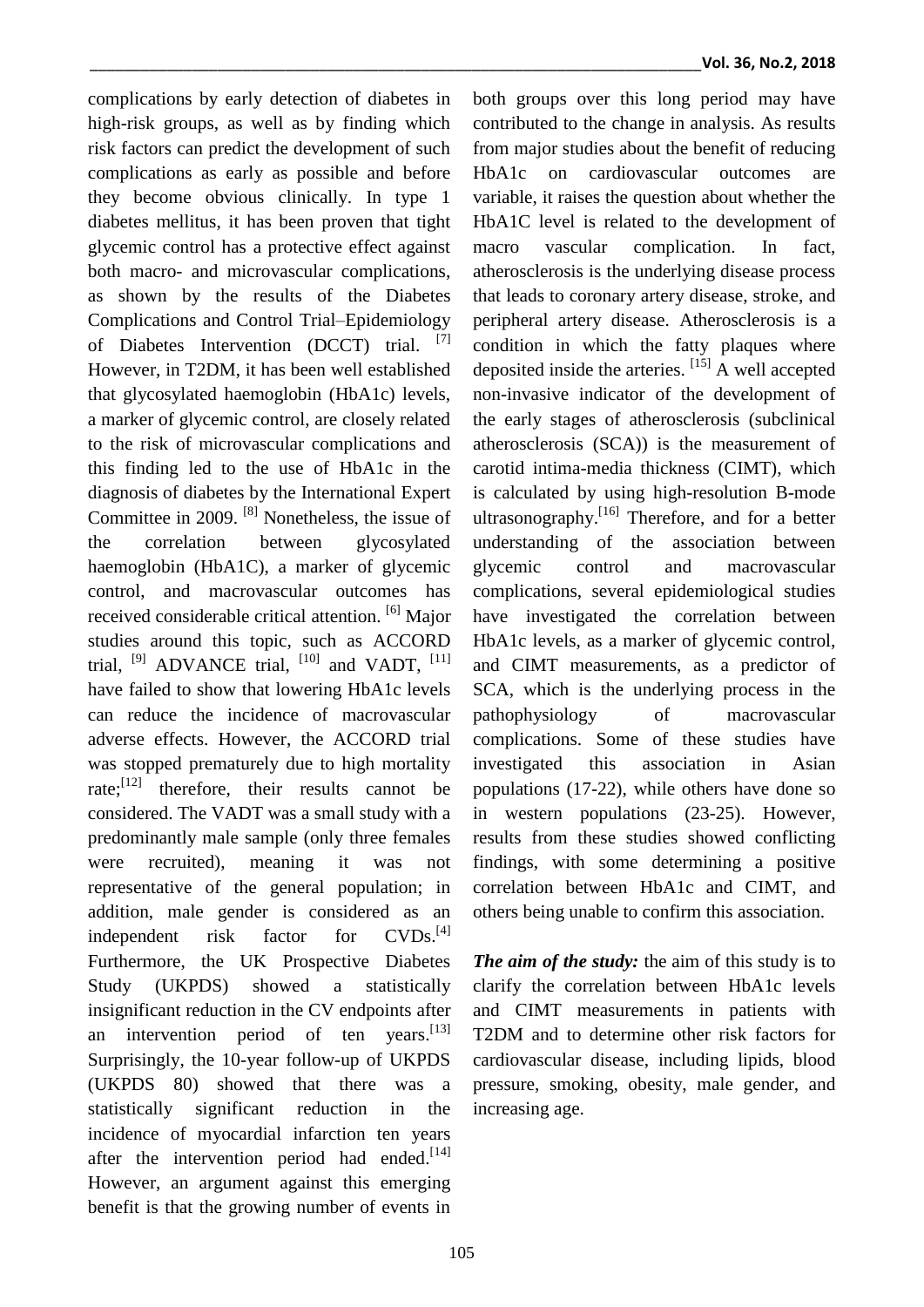### **PATIENTS AND METHODS**

#### *Study Design and Population:*

The study protocol had been approved by the scientific committee of the department of internal medicine and the ethical committee of College of Medicine, University of Basrah. All methods were carried out in accordance with guidelines and regulations followed at the College of Medicine and its Teaching Hospital (AL-Sadder Teaching Hospital). A crosssectional observational study was conducted to answer the research question on the correlation between HbA1c levels and CIMT measurements.<sup>[26]</sup> From March  $2016$  to September 2016, a total of 111 patients were collected from AL-Sadder Teaching Hospital in Basrah city. All of them were outpatients. Patients included in this study were known cases of T2DM, and had no atherosclerotic cardiovascular disease (ASCVD), namely, ischemic heart disease or cerebral vascular accident. Forty patients were excluded because they had one or more of the exclusion criteria listed below. The study exclusion criteria were categorized as factors that may have influenced the accuracy of the HbA1c readings (27-28) and factors that may have affected the development of SCA. The former criteria are if a patient had one or more of the following conditions:

- *1. Iron deficiency anaemia, vitamin B12 deficiency, or hemoglobinopathies.*
- *2. A recent blood transfusion.*
- *3. Chronic kidney disease or chronic liver disease*
- *4. Hyperbilirubinemia.*
- *5. Acute blood loss.*
- *6. Alcoholism.*

The use of statin belonged to the second category, as this may prevent or delay the development of SCA if taken at an appropriate dose. <sup>[29]</sup> Also the patients with history of ASCVD were excluded.

#### *Ethics and Consent*

Informed consent was obtained from all patients, and their identities remained anonymous during the entire study process.

## *Clinical Evaluation and Anthropometric Measurements*

All patient demographics were recorded regarding age, gender, history of hypertension (on antihypertensive treatment or not) and smoking history. Participants were classified according to smoking history as current smokers who have smoked 100 cigarettes in their life and, currently, smoke any number of cigarettes, or non-smokers, including both former smokers and never smokers.<sup>[30]</sup> Self-reported information was taken regarding hypertension and smoking history. Height and weight of all included participants were measured, and body mass index (BMI) was calculated by the formula of weight/height<sup>2</sup> (kilograms per square meter) and recorded for all included patients. In order to stratify them according to BMI, the patients were divided into those with BMI <  $25 \text{ kg/m}^2$ , and other whose BMI >  $25 \text{ kg/m}^2$ (overweight/obese) $^{[31]}$  to see the prevalence of increased CIMT in each category.

## *Blood Collection and Biochemical Parameters*

Random blood samples were drawn for total cholesterol (TC), triglycerides (TG), and HbA1c assays. According to HbA1c level, the patients were divided into those with HbA1C level  $\leq 9\%$ and those with  $HbA1c > 9%$ . We used 9% value of HbA1c as a cut-off point as glycemic control is considered to be poor if HbA1c value is more than 9%.<sup>[4]</sup> Lipid profile and HbA1c were measured using an automated biochemical instrument (Cobas Integra 400, Roche, Germany). The HbA1c determination is based on the turbidimetric inhibition immunoassay (TINIA)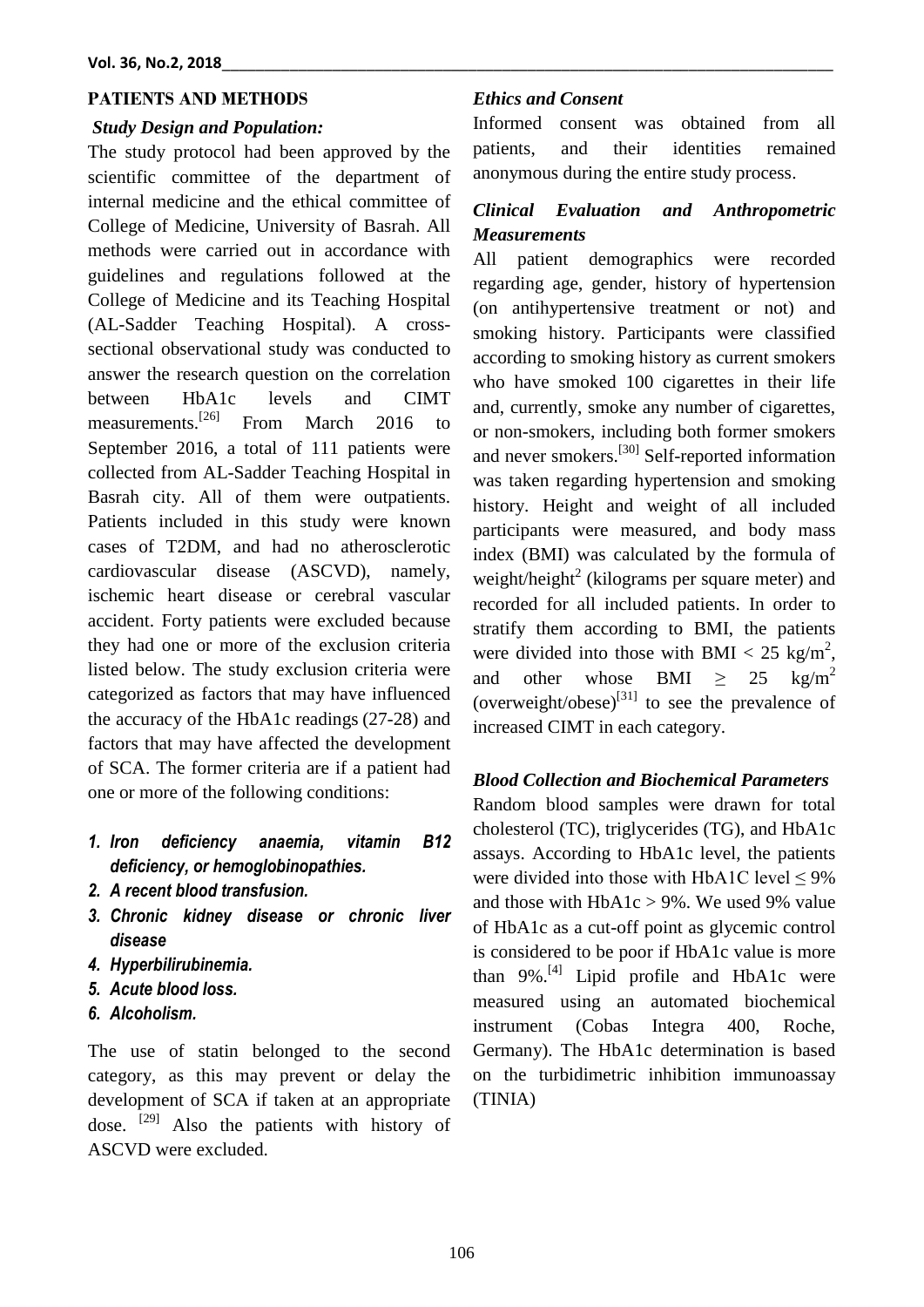## *Measurement of Carotid Intima-Media Thickness*

A certified investigator examined common carotid arteries (CCAs) bilaterally by a B-mode ultrasound, using a high-resolution instrument (SonoSite Inc., Bothell, WA 98021 USA). Ultrasound measurements were performed according to Mannheim CIMT Consensus.<sup>[32]</sup> CIMT was measured on both CCAs, at a point located approximately 20 millimetres from the bulb. Three measurements were obtained from different sites of this segment, and the mean value of six measurements (of both sides) was used for analysis. A value up to 0.9 mm was accepted as a normal value of CIMT according to the European Society of Cardiology/ European Society of Hypertension guidelines, <sup>[33]</sup> published in 2013. According to CIMT values, participants were divided into two groups: a normal CIMT value of  $\leq 0.9$  mm group, and a CIMT value of  $> 0.9$  mm group, before collected variables were compared between the two.

### *Statistical Analysis*

The statistical analysis of collected data used descriptive analysis in addition to an analytic approach to determine the relationship between the study output index (CIMT and the demographic, and predictor variables included in the study). Descriptive analysis includes determining the frequency (in tables) and pictorial presentation (bar charts, histograms, and pie charts). Continuous data is expressed as a mean with standard deviation, while categorical data is expressed as a frequency. Analytical tests used the chi-square and correlation coefficient using the Statistical Package for Social Science version 20 (SPSS-20) at a significance level of 0.05.

## **RESULTS**

A total of 71 patients were recruited in the study. The response rate was (100%). The mean age was  $(52.7 \pm 6.42)$  years. The gender distribution showed that 44 patients (61.97%) were females and the remaining (38.03%) were males (Figure-1).



## *Fig 1. The gender distribution among T2DM patients (n=71)*

The mean BMI was  $29.55 \pm 4.72$  Kg/m<sup>2</sup>. About one-half of the patients (36 patients, 50.7%) were hypertensive, while only three patients (4.22%) were smokers. The minimum, maximum, mean and standard deviations of the measured indices of the participants are shown in (Table-1).

| Table 1. Minimum, maximum, mean and standard deviation of the patients' variables. |  |  |  |  |
|------------------------------------------------------------------------------------|--|--|--|--|
|------------------------------------------------------------------------------------|--|--|--|--|

| The variable                   | <b>Minimum</b> | <b>Maximum</b> | Mean   | <b>Std. Deviation</b> |
|--------------------------------|----------------|----------------|--------|-----------------------|
| Age (in years)                 | 40             | 70             | 52.70  | 6.422                 |
| Serum cholesterol (in mg/dl)   | 98             | 281            | 211.21 | 40.176                |
| Serum triglycerides (in mg/dl) | 60             | 485            | 206.76 | 86.472                |
| BMI (in $\text{kg/m2}$ )       | 20             | 48             | 29.55  | 4.723                 |
| $HbA1c$ $%$                    |                | 13             | 9.24   | 1.553                 |
| $CIMT$ (in mm)                 | 0.7            |                | 1.048  | 0.148                 |

**Abbreviations: std. deviation: standard deviation; BMI: Body Mass Index; CIMT: Carotid Intima-Media Thickness.**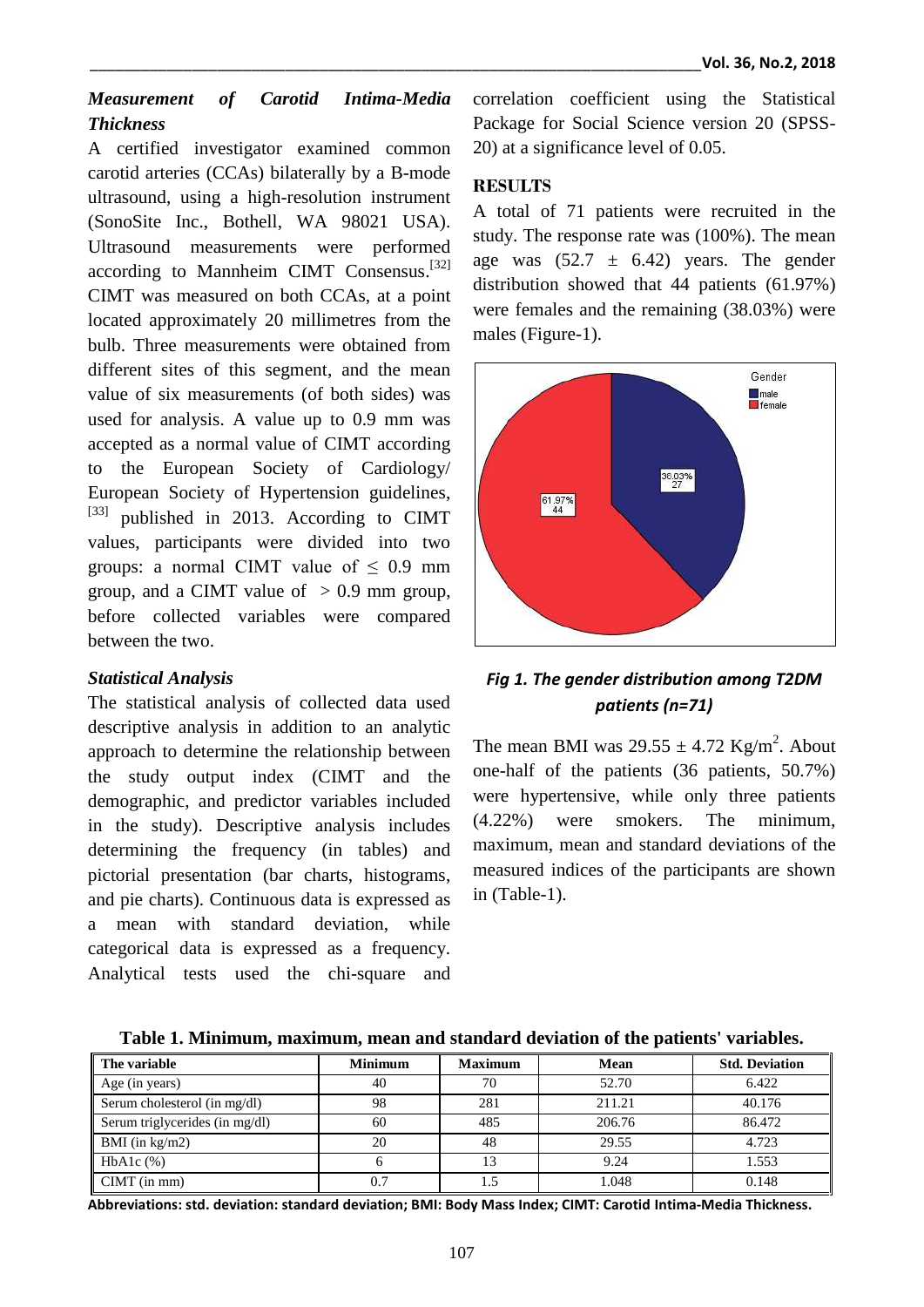The graphical presentation of both CIMT measures (Figure-2) and HbA1c values (Figure-3) were almost normal.



*Fig 2. Histogram distribution of CIMT measures.*



*Fig 3. Histogram distribution of HbA1c values*

The percentage of increased CIMT  $(> 0.9$  mm) in the studied samples was about 78.8% (56 subjects out of a total 71 participants), as demonstrated in (Figure-4).



*Fig 4. The percentage of increased CIMT amongst T2DM patients*

There was no significant difference in CIMT measures between the two genders (Table-2).

| Table 2. Gender distribution and CIMT |
|---------------------------------------|
| measures                              |

| Gender        | Cimt<br>(mm)  |           | <b>Total</b> |
|---------------|---------------|-----------|--------------|
|               | $\leq 0.9$ mm | $>0.9$ mm |              |
| <b>Male</b>   |               | 20        | 27           |
| Female        |               | 36        |              |
| <b>T</b> otal |               | 56        |              |

**Chisq = 0.60, P = 0.438**

When patients were divided according to BMI (i.e. those with BMI  $< 25 \text{ kg/m}^2$  and those with BMI of  $\geq 25 \text{ kg/m}^2$ , a significant difference in CIMT was found between the two groups. Fifty three patients out of sixty four overweight / obese patients display increased CIMT (Chisq = 6.05,  $P = 0.014$ ).

| Table 3. BMI and CIMT distributions |
|-------------------------------------|
| amongst T2DM patients               |

| <b>BMI</b> ( $KG/M^2$ ) | <b>CIMT</b><br>(mm) | <b>Total</b> |    |
|-------------------------|---------------------|--------------|----|
|                         | ${}^{<}0.9$         | > 0.9        |    |
| $<$ 25                  |                     |              |    |
| $\geq$ 25               |                     | 53           | 54 |
| <b>Total</b>            |                     |              |    |

**Chisq = 6.05, P = 0.014**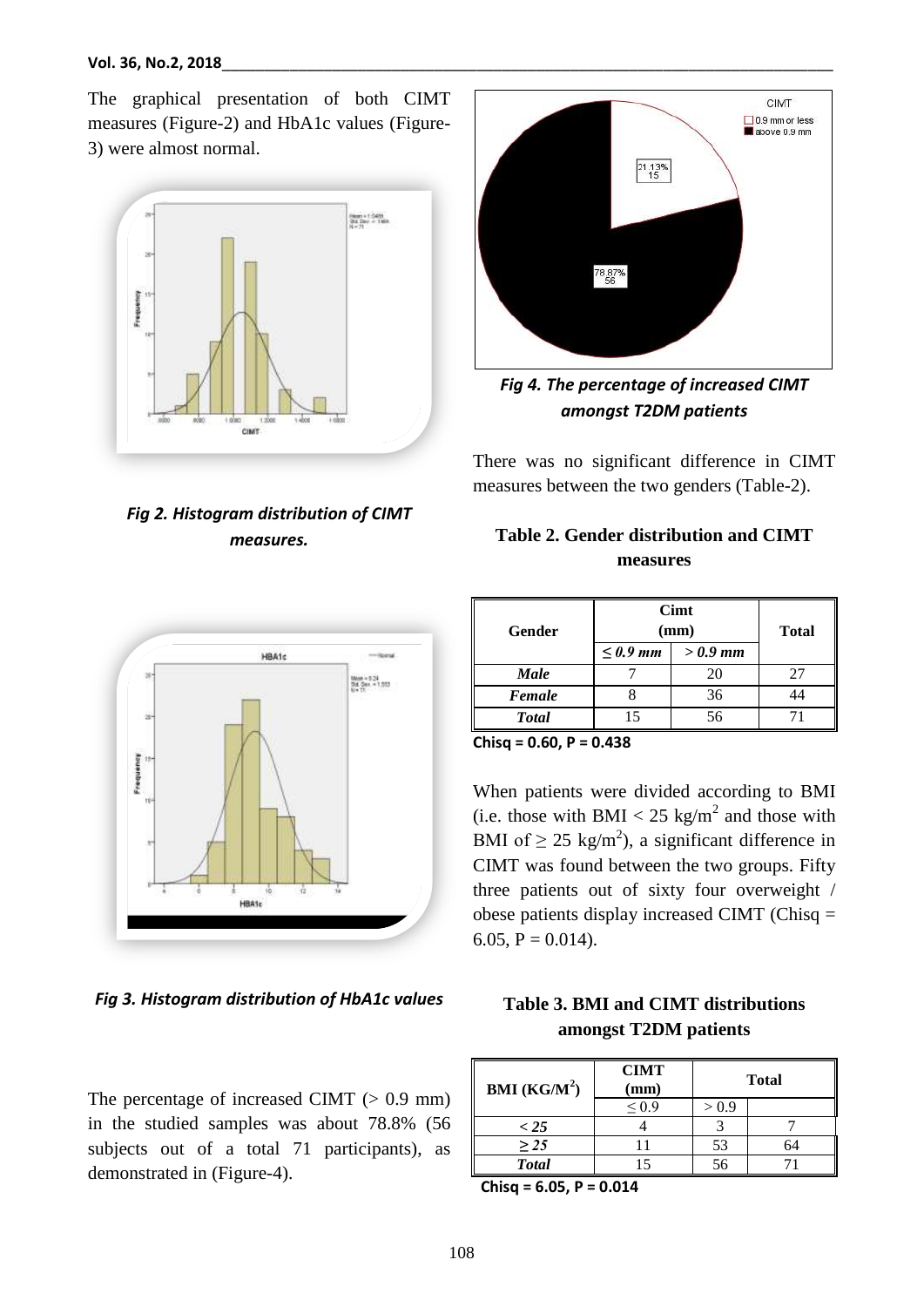When the patients were divided according to hypertension history into two groups, no significant difference in CIMT measures was found between the two groups (Table-4).

## **Table 4. History of hypertension and CIMT distributions amongst T2DM patients**

| <b>History of</b> | <b>CIMT</b>         |    | <b>Total</b> |
|-------------------|---------------------|----|--------------|
| hypertension      | $\leq 0.9$<br>> 0.9 |    |              |
| <b>HT</b>         |                     | 27 | 35           |
| No HT             |                     | 29 | 36           |
| <b>Total</b>      | 15                  | 56 | 71           |

**Chisq = 0.124, P = 0.72**

The patients were divided according to HbA1c level into two groups; the first group includes patients with HbA1C  $\leq$  9%, while the second one includes patients with HbA1C > 9%. The former group included 50.70% of patients, while 49.30% belonged to the latter, as illustrated by the pie chart in Figure 5.



*Fig 5. The frequency and percentage of patients according to glycemic control*

A significant difference in CIMT between these two groups was found. Thirty two patients out of thirty five with poorly controlled diabetes  $(HbA1c > 9%)$  had increased CIMT (Chisq = 6.53, P = 0.010), as shown in (Table-5)*.*

| HbAbc $(\% )$ | <b>CIMT</b> |       |              |
|---------------|-------------|-------|--------------|
|               | $\leq 0.9$  | > 0.9 | <b>Total</b> |
| > 9           |             | 32    | 35           |
| $\leq$ 9      | 12          | 24    | 36           |
| <b>Total</b>  | 15          | 56    |              |

| Table 5. HbA1c levels and CIMT measures |  |
|-----------------------------------------|--|
| distribution amongst T2DM patients.     |  |

| Chisq = $6.53$ , P = $0.010$ |  |  |  |
|------------------------------|--|--|--|
|------------------------------|--|--|--|

Correlation coefficient analysis between CIMT was nonsignificant. HbA1c correlation was  $0.113$  (P = 0.348), total cholesterol correlation was  $0.15$  (P = 0.904), TG correlation was 0.096  $(P = 0.425)$ , BMI correlation was 0.083 (P = 0.390). Interestingly, the only significant correlation found in this study was between CIMT and age, which was  $0.359$  (P = 0.002).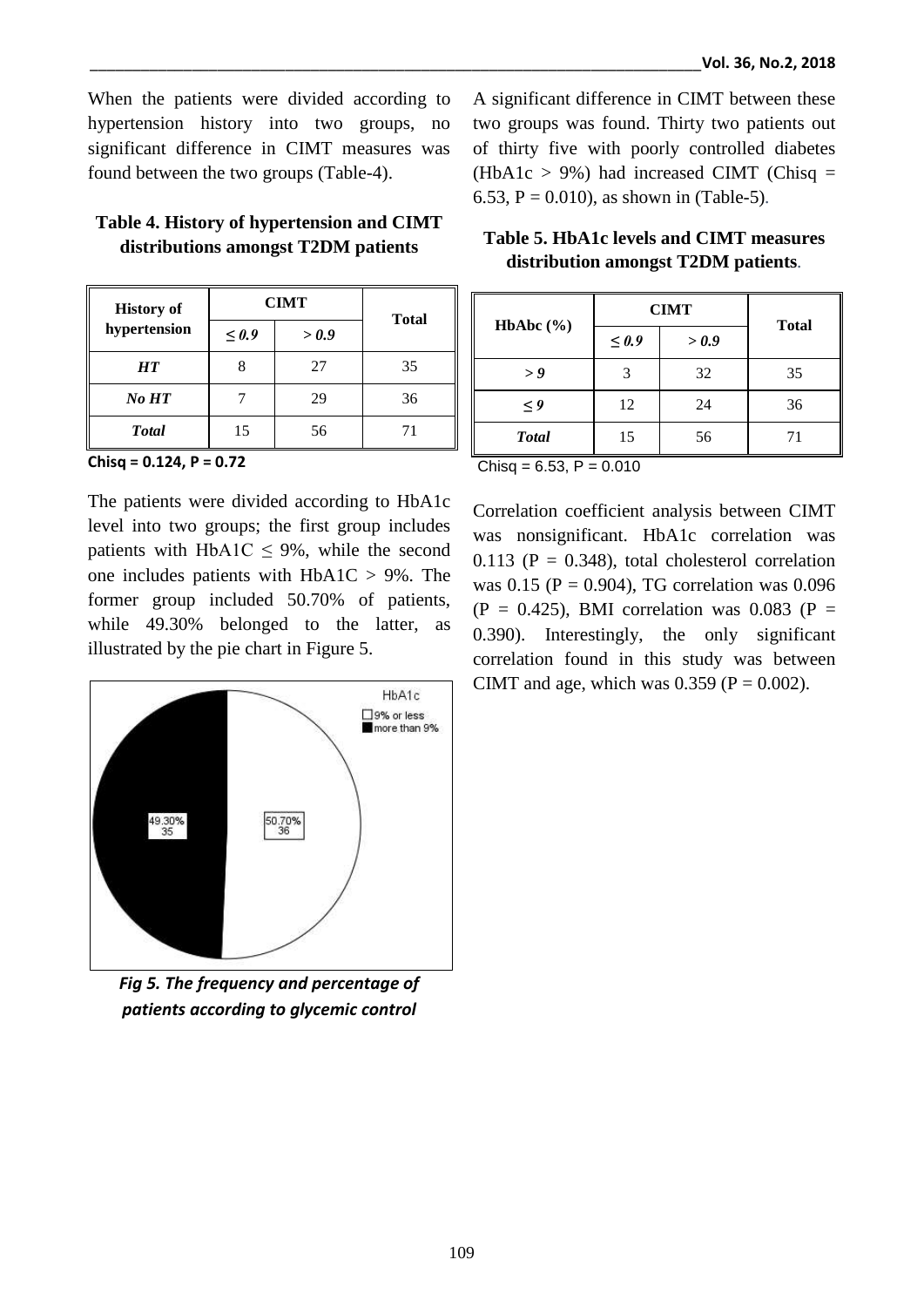| <b>Correlation of</b><br>carotid intima media<br>thickness | With         | <b>Correlation coefficients</b><br>(pearson's r) | <b>Significance</b> |
|------------------------------------------------------------|--------------|--------------------------------------------------|---------------------|
| <b>CIMT</b>                                                | <b>HBA1c</b> | 0.113                                            | 0.348               |
| <b>CIMT</b>                                                | <b>TC</b>    | 0.015                                            | 0.904               |
| <b>CIMT</b>                                                | <b>TG</b>    | 0.096                                            | 0.425               |
| <b>CIMT</b>                                                | BMI          | 0.083                                            | 0.390               |
| <b>CIMT</b>                                                | Age          | 0.359                                            | 0.002               |

#### **Table 6. CIMT correlation coefficients with study variables in T2DM patients**

**Abbreviations: TC: Total Cholesterol; TG: Triglyceride; HT: Hypertension.**

Further analysis was carried out for subjects with poor glycemic control (HbA1c  $> 9\%$ ). The result of analysis of data belonging to this group showed a significant correlation between

HbA1c levels and CIMT, with correlation coefficients of 0.409 and P value of 0.015, while other variables had no significant correlation.

| Table 7. CIMT correlation coefficients with the study variables amongst poorly controlled |
|-------------------------------------------------------------------------------------------|
| <b>T2DM</b> patients                                                                      |

| Correlation of carotid media intimal thickness | With  | <b>Correlation coefficients</b><br>(pearson's r) | <b>Significance</b> |
|------------------------------------------------|-------|--------------------------------------------------|---------------------|
| <b>CIMT</b>                                    | HBA1c | 0.409                                            | 0.015               |
| <b>CIMT</b>                                    | T.Ch  | 0.112                                            | 0.521               |
| <b>CIMT</b>                                    | TG    | 0.226                                            | 0.192               |
| <b>CIMT</b>                                    | BMI   | 0.298                                            | 0.082               |
| <i><b>CIMT</b></i>                             | Age   | 0.270                                            | 0.117               |

**Abbreviations: TC: Total Cholesterol; TG: Triglyceride; HT: Hypertension**

#### **DISCUSSION**

Diabetes mellitus is associated with serious complications. Both micro- and macrovascular complications of diabetes are associated with atherosclerosis. An acceptable indicator of subclinical atherosclerosis is the use of ultrasound to measure CIMT.  $^{[16]}$  In this study, the correlation between glycemic control, reflected by HbA1c, and the development of subclinical atherosclerosis, measured by the CIMT of CCAs, were investigated in patients with T2DM who have no history of ASCVD. This study showed that approximately 79% of patients with T2DM had increased CIMT values (> 0.9 mm), 49% of participants were poorly controlled (HbA1c  $> 9\%$ ), and 90% of our

population were overweight/obese. 92% of those with poor glycemic control had increased CIMT (Chisq = 6.53, P = 0.010) and approximately 83% (53 subjects out of 64) of overweight/obese participants had increased CIMT (Chisq =  $6.05$ , P =  $0.014$ ). Thus, there was a significant association between poor glycemic control and increased CIMT, as well as a significant association between high BMI  $( \geq 25 \text{ kg/m}^2 )$  and increased CIMT. The correlation analysis of data initially was nonsignificant between HbA1c and CIMT ( $P =$ 0.348). The only significant correlation found in the initial analysis was between CIMT and age, with a value of 0.359 ( $P = 0.002$ ). Nonetheless,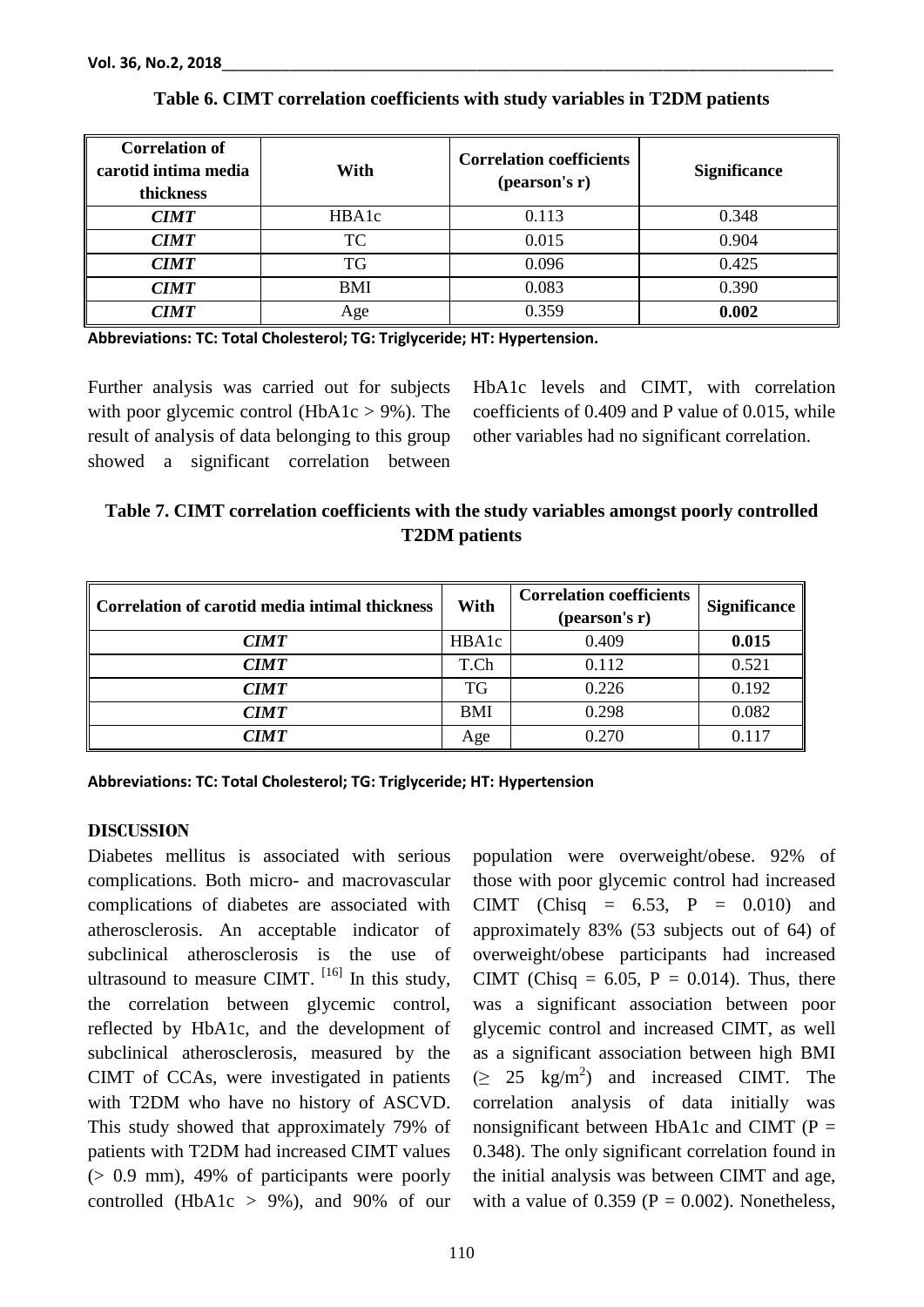the subgroup analysis of data belonging to participants with poor glycemic control (HbA1c > 9%) showed a significant correlation between HbA1c levels and CIMT, with a correlation coefficient of  $0.409$  (P = 0.015). Indeed, several cross-sectional studies have also investigated this correlation and many published studies on western or Asian populations support our findings. The Kora 4 study was a large population-based study on a western population and recruited participants with and without diabetes.<sup>[24]</sup> The authors concluded that the relation between HbA1c and CIMT faded after adjustment for other cardiovascular risk variables. However, the mean HbA1c of those with known diabetes in the KORA 4 study was  $6.9\% \pm 0.9$ , which is lower than the mean of our population. This supports the positive correlation of our study that appeared only in the subgroup analysis of data belonging to the poor glycaemic control (HbA1c > 9%) group. Similarly, no correlation was found between these two variables in a study conducted on an elderly population by Du HW et al. in which the mean HbA1c level was also lower than that of our population  $(6.9 \pm 1).^{[22]}$  Moreover, they recruited old age people for whom the impact of diabetes on the development of cardiovascular events was significantly smaller than a younger age group, as found by a post Hoc analysis of participants included in two studies: (the Cardiovascular Health Study and the Atherosclerosis Risk in Communities study).<sup>[34]</sup> Du HW et. al concluded that the presence of hypertension had a bigger impact than hyperglycaemia on the development of CIMT. Also, Olt et al. conducted their study on an Asian population with a mean HbA1c value of  $8.6 \pm 2$ , and found that there was no significant association between HbA1c levels and CIMT values.<sup>[35]</sup> However, no effort was given to performing subgroup analysis according to glycemic control level as we did. In contrast, many studies have confirmed a significant positive correlation between high HbA1c levels and increased CIMT values. [18-20, 36] We can explain the results of the positive correlation between glycated haemoglobin and CIMT in participants with poor glycemic control can be explained via two concepts. Firstly, as HbA1c is a glycated protein and regarded as a precursor for advanced glycation end products (AGEs) (37-38), it is considered an important factor in the pathogenesis of atherosclerosis in patients with diabetes.<sup>[39]</sup> Secondly, HbA1c is closely related to fasting plasma glucose (FPG) levels, which are caused by insulin resistance more than insulin deficiency,  $[40]$  with the former having been proven as an associated factor with atherosclerosis. <sup>[41]</sup> Consequently, increased HbA1c may contribute to the development of CIMT through insulin resistance. However, the correlation coefficient of 0.4 found in this study is considered to be an intermediate correlation, i.e. not a strong correlation.<sup>[42]</sup> This can be explained by the fact that postprandial glucose (PPG) levels, which are not reflected by HbA1c, as well as glucose instability with peaks and troughs, are independent risk factors for atherosclerosis and macrovascular complications. [4]

#### **CONCLUSION AND IMPLICATIONS**

This cross-sectional study revealed that HbA1c levels in patients with poor glycemic control are positively correlated with increased CIMT measures, which is an indicator of SCA. Moreover, increased age is found to be a predictor factor for the development of SCA and, consequently, adverse macrovascular outcomes in patients with T2DM. This study provided an implication for managing patients with diabetes, particularly those who are elderly, to prevent unfavourable cardiovascular outcomes. In Iraq, as a developing country, the rate of adequate glycemic control for patients with diabetes is still disappointingly low. Depending on our results, clinicians should aim to maintain HbA1c levels within normal range as a priority to avoid the development of cardiovascular events.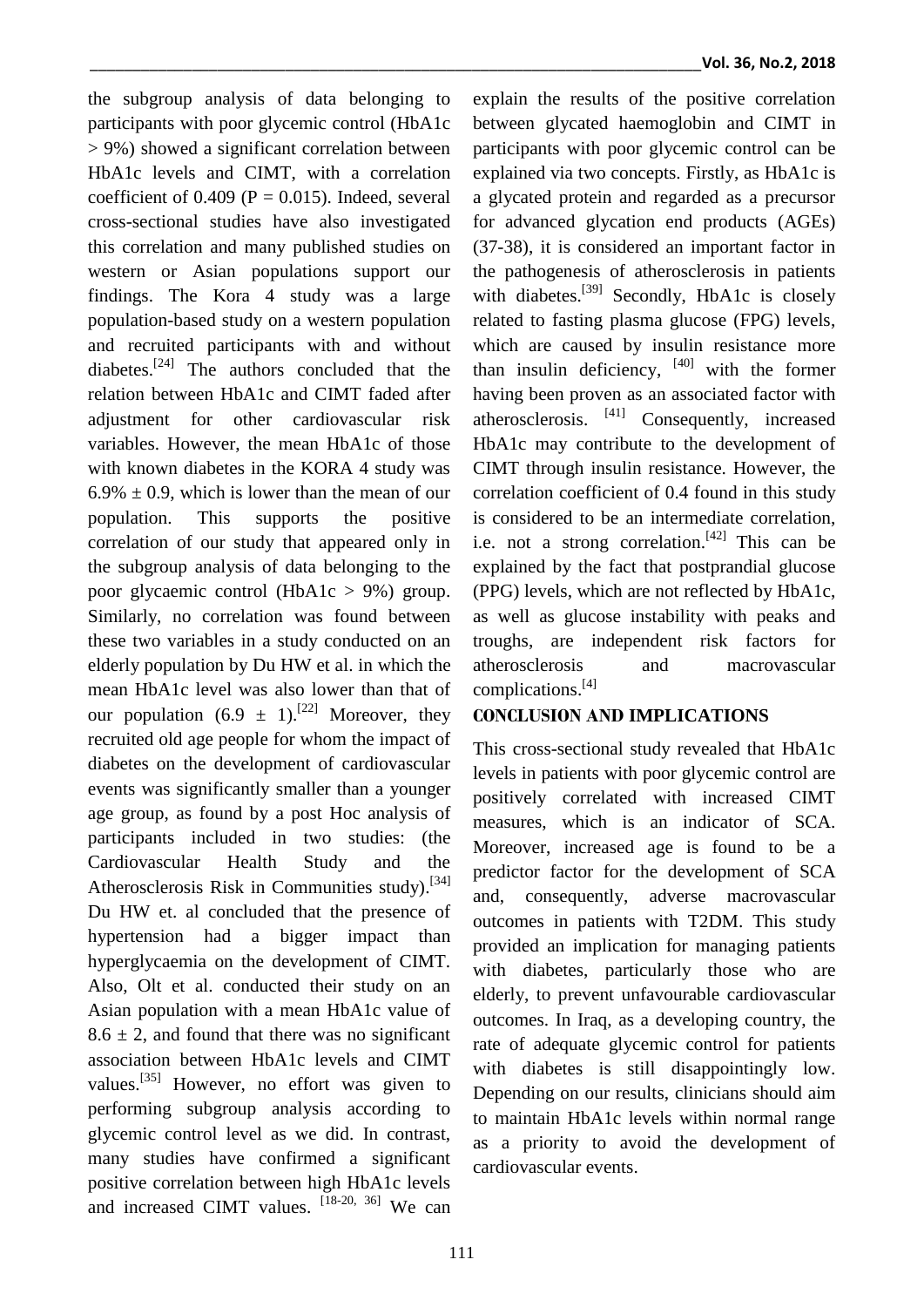#### **REFERENCES**

- **1. Leahy JL. Pathogenesis of type 2 diabetes mellitus. Arch Med Res 2005; 36(3): 197-209.**
- **2. IDF. IDF Diabetes Atlas sixth edition. 2014; Available at: [http://www.idf.org/diabetesatlas.](http://www.idf.org/diabetesatlas) Accessed September, 10, 2016.**
- **3. WHO. Diabetes, Fact sheet N°312. 2015;**  Available at: **[http://www.who.int/mediacentre/factsheets/fs31](http://www.who.int/mediacentre/factsheets/fs312/en/) [2/en/.](http://www.who.int/mediacentre/factsheets/fs312/en/) Accessed September, 10, 2016.**
- **4. Holt RI, Cockram C, Flyvbjerg A, Goldstein BJ. Textbook of diabetes. John Wiley & Sons; 2011.**
- **5. Skyler JS, Bergenstal R, Bonow RO, Buse J, Deedwania P, Gale EA, et al. Intensive Glycemic Control and the Prevention of Cardiovascular Events: Implications of the ACCORD, ADVANCE, and VA Diabetes TrialsA Position Statement of the American Diabetes Association and a Scientific Statement of the American College of Cardiology Foundation and the American Heart Association. J Am Coll Cardiol 2009; 53(3):298- 304.**
- **6. Leiter L. Outcome trials on the effects of glycemic control on cardiovascular risk in type 2 diabetes mellitus. Medicographia 2013; 35: 40- 47.**
- **7. Diabetes Control and Complications Trial/Epidemiology of Diabetes Interventions and Complications (DCCT/EDIC) Research Group, Nathan DM, Zinman B, Cleary PA, Backlund JY, Genuth S, et al. Modern-day clinical course of type 1 diabetes mellitus after 30 years' duration: the diabetes control and complications trial/epidemiology of diabetes interventions and complications and Pittsburgh epidemiology of diabetes complications experience (1983-2005). Arch Intern Med 2009 Jul 27; 169(14):1307-1316.**
- **8. International Expert Committee. International Expert Committee report on the role of the A1C assay in the diagnosis of diabetes. Diabetes care. 2009 Jul 1; 32(7): 1327-34.**
- **9. Buse JB. Action to Control Cardiovascular Risk in Diabetes (ACCORD) trial: design and methods. Am J Cardiol 2007; 99(12): S21-S33.**
- **10. Patel A. Effects of a fixed combination of perindopril and indapamide on macrovascular and microvascular outcomes in patients with type 2 diabetes mellitus (the ADVANCE trial): a randomised controlled trial. The Lancet 2007; 370(9590): 829-840.**
- **11. Duckworth W, Abraira C, Moritz T, Reda D, Emanuele N, Reaven PD, et al. Glucose control and vascular complications in veterans with type 2 diabetes. N Engl J Med 2009;360(2):129- 139.**
- **12.Bonds DE, Miller ME, Bergenstal RM, Buse JB, Byington RP, Cutler JA, et al. The association between symptomatic, severe hypoglycaemia and mortality in type 2 diabetes: retrospective epidemiological analysis of the ACCORD study. BMJ 2010 Jan 8; 340:b4909.**
- **13. Stratton IM, Adler AI, Neil HA, Matthews DR, Manley SE, Cull CA, et al. Association of glycaemia with macrovascular and microvascular complications of type 2 diabetes (UKPDS 35): prospective observational study. BMJ 2000 Aug 12;321(7258):405-412.**
- **14. Holman RR, Paul SK, Bethel MA, Matthews DR, Neil HAW. 10-year follow-up of intensive glucose control in type 2 diabetes. N Engl J Med 2008; 359(15):1577-1589.**
- **15.Basta G, Schmidt AM, De Caterina R. Advanced glycation end products and vascular inflammation: implications for accelerated atherosclerosis in diabetes. Cardiovascular research. 2004 Sep 1; 63(4):582-92.**
- **16. Stein JH, Korcarz CE, Hurst RT, Lonn E, Kendall CB, Mohler ER, et al. Use of carotid ultrasound to identify subclinical vascular disease and evaluate cardiovascular disease risk: a consensus statement from the American Society of Echocardiography Carotid Intima-Media Thickness Task Force endorsed by the Society for Vascular Medicine. Journal of the American Society of Echocardiography. 2008 Feb 29; 21(2): 93-111.**
- **17. Hung CS, Lee PC, Li HY, Ma WY, Lin MS, Wei JN, et al. Haemoglobin A1c is associated with carotid intima–media thickness in a Chinese population. Clinical endocrinology. 2011 Dec 1; 75(6): 780-5.**
- **18. Huang Y, Bi Y, Wang W, Xu M, Xu Y, Li M, et al. Glycated hemoglobin A1c, fasting plasma glucose, and two-hour postchallenge plasma glucose levels in relation to carotid intimamedia thickness in chinese with normal glucose tolerance. The Journal of Clinical Endocrinology & Metabolism. 2011 Jun 29; 96(9): E1461-5.**
- **19. Venkataraman V, Amutha A, Anbalagan VP, Deepa M, Anjana RM, Unnikrishnan R, et al.**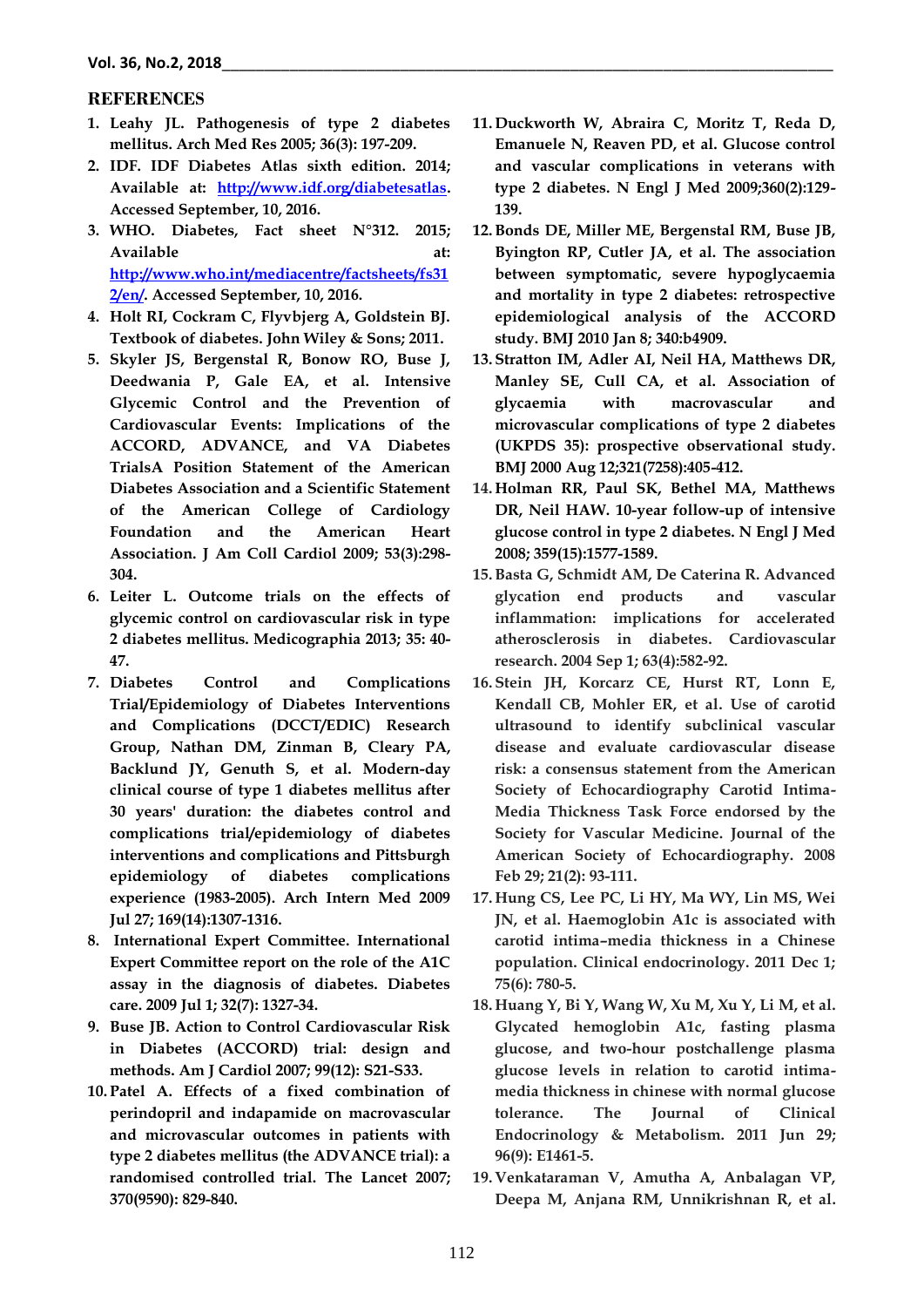**Association of glycated hemoglobin with carotid intimal medial thickness in Asian Indians with normal glucose tolerance. Journal of Diabetes and its Complications. 2012 Dec 31; 26(6): 526-30.**

- **20.Mukai N, Ninomiya T, Hata J, Hirakawa Y, Ikeda F, Fukuhara M, et al. Association of hemoglobin A 1c and glycated albumin with carotid atherosclerosis in community-dwelling Japanese subjects: the Hisayama Study. Cardiovascular diabetology. 2015 Jun 24;14(1):1.**
- **21. Olt S, Sirik M, Baykan AH, Çeliker M. The relationship between HbA1c and carotid intima-media thickness in type 2 diabetic patients. Pan African Medical Journal. 2016 Apr 22; 23(224).**
- **22. Du HW, Li JY, He Y. Glycemic and blood pressure control in older patients with hypertension and diabetes: association with carotid atherosclerosis. Journal of geriatric cardiology: JGC. 2011 Mar; 8(1):24.**
- **23.Jørgensen L, Jenssen T, Joakimsen O, Heuch I, Ingebretsen OC, Jacobsen BK. Glycated Hemoglobin Level Is Strongly Related to the Prevalence of Carotid Artery Plaques With High Echogenicity in Nondiabetic Individuals The Tromsø Study. Circulation. 2004 Jul 27; 110(4): 466-70.**
- **24. Kowall B, Ebert N, Then C, Thiery J, Koenig W, Meisinger C, et al. Associations between blood glucose and carotid intima-media thickness disappear after adjustment for shared risk factors: the KORA F4 study. PLoS One. 2012 Dec 21; 7(12):e52590.**
- **25.Zieman SJ, Kamineni A, Ix JH, Barzilay J, Djoussé L, Kizer JR, et al. Hemoglobin A1c and arterial and ventricular stiffness in older adults. PloS one. 2012 Oct 30; 7(10): e47941.**
- **26.Busk PL. Cross**‐**sectional design. Encyclopedia of statistics in Behavioral Science. 2005.**
- **27. El**‐**Agouza I, Abu Shahla A, Sirdah M. The effect of iron deficiency anaemia on the levels of haemoglobin subtypes: possible consequences for clinical diagnosis. Clinical & laboratory haematology. 2002 Oct 1; 24(5): 285-9.**
- **28.World Health Organization. Use of glycated haemoglobin (HbA1c) in diagnosis of diabetes mellitus: abbreviated report of a WHO consultation.**
- **29.Brugts JJ, Yetgin T, Hoeks SE, Gotto AM, Shepherd J, Westendorp RG, et al. The benefits of statins in people without established**

**cardiovascular disease but with cardiovascular risk factors: meta-analysis of randomised controlled trials. Bmj. 2009 Jun 30; 338: b2376.**

- **30. Schoenborn CA, Adams PE. Health behaviors of adults: United States, 2005-2007. Vital and Health Statistics. Series 10, Data from the National Health Survey. 2010 Mar(245):1-32**
- **31.Wolff SH, Jones A, inventors; Wolff Medical Marketing, Design, Llc, assignee. Body mass index calculator. United States patent US D536, 030. 2007 Jan 30.**
- **32.Touboul PJ, Hennerici MG, Meairs S, Adams H, Amarenco P, Bornstein N, et al. Mannheim carotid intima-media thickness consensus (2004–2006). Cerebrovascular diseases. 2006 Nov 14; 23(1): 75-80.**
- **33.Mancia G, Fagard R, Narkiewicz K, Redon J, Zanchetti A, Böhm M, et al. 2013 ESH/ESC guidelines for the management of arterial hypertension: the Task Force for the Management of Arterial Hypertension of the European Society of Hypertension (ESH) and of the European Society of Cardiology (ESC). Blood pressure. 2013 Aug 1; 22(4): 193-278.**
- **34. Howard G, Manolio TA, Burke GL, Wolfson SK, O'Leary DH. Does the association of risk factors and atherosclerosis change with age? An analysis of the combined ARIC and CHS cohorts. Stroke. 1997 Sep 1; 28(9): 1693-701.**
- **35. Olt S, Sirik M, Baykan AH, Çeliker M. The relationship between HbA1c and carotid intima-media thickness in type 2 diabetic patients. Pan African Medical Journal. 2016 Apr 22; 23(224).**
- **36.Ma X, Shen Y, Hu X, Hao Y, Luo Y, Tang J, et al. Associations of glycated haemoglobin A1c and glycated albumin with subclinical atherosclerosis in middle**‐**aged and elderly Chinese population with impaired glucose regulation. Clinical and Experimental Pharmacology and Physiology. 2015 Jun 1; 42(6): 582-7.**
- **37.Makita Z, Vlassara H, Rayfield E, Cartwright K, Friedman E, Rodby R, et al.Hemoglobin-AGE: a circulating marker of advanced glycosylation. Science.1992;258:651–3.**
- **38. Kim KJ, Lee BW. The roles of glycated albumin as intermediate glycation index and pathogenic protein. Diabetes Metab J. 2012;36:98–107.**
- **39. Goldin A, Beckman JA, Schmidt AM, Creager MA. Advanced glycation end products:**